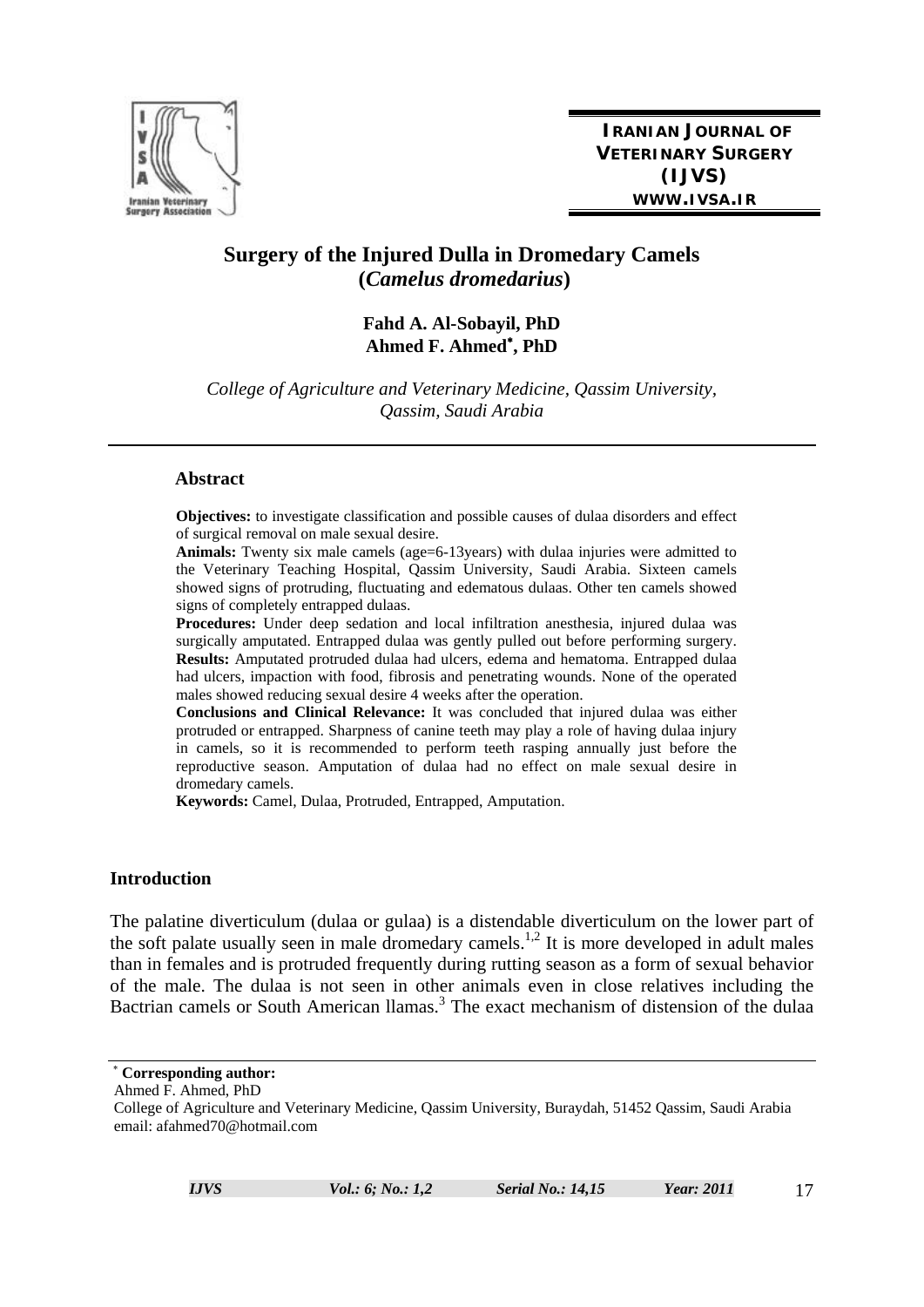is not well understood. However, it has been thought that the dulaa distends during expiration when the camel closes its nares and air is forced from the lungs into the oral pharynx to inflate the soft palate.<sup>1</sup> With unknown reason, the exteriorized dulaa has been mainly seen in the right commissure.<sup>4</sup>

The dulaa is commonly injured in adult male camels during breeding season. It has been reported that injuries of dulaa occur when male camels chase females for mating or fights with other males, or as a result of sharp teeth. The dulaa can be affected with lacerated wounds, hematoma and food impaction.<sup>5</sup> This might lead to extravasations of the blood inside the cavity or at the submucosa of the dulaa. The inflammatory conditions with edematous swelling of the dulaa affect its withdrawal to the mouth and by the time, the condition becomes more complicated. Gangrene has been also recorded in the dulaa.<sup>6</sup>

Surgical removal of the injured dulaa has been described in few cases.<sup>5,6</sup> In one study,<sup>7</sup> surgical removal of the intact dulaa from male racing camels has been used as a technique to increase the maximum oxygen uptake at speed, which overall improves track performance. There are few reports on the detailed classification, etiology and treatment of the injured dulaa in camels. Therefore, the objectives of this study were to investigate the classification and possible causes of dulaa disorders and the effect of its surgical removal on sexual desire of male dromedary camels.

### **Material and Methods**

### *Animals*

Twenty six male camels (*Camelus dromedarius*) were used in this study with mean age of 10 years (range from 6 to12 years). These camels were referred to the Veterinary Teaching Hospital, College of Agriculture and Veterinary Medicine at Qassim University in Saudi Arabia. History of the case, causes, and clinical symptoms were recorded. Treatment was established by surgical amputation in all cases. Follow up of the cases was done by contacting camel owners for a period of 6 months with special reference to the effect of amputation on male sexual desire. The male sexual desire (attention, attraction, willingness and eagerness of male toward female) and mating techniques (grasping, setting, and pelvic movements) were compared before and after operation.

### *Surgical Procedure*

Surgery was performed under deep sedation and local infiltration analgesia. The camel was controlled in kneeling position. Xylazine hydrochloride  $^a$  (0.2 mg/kg, IV) was first injected for sedation. The mouth was opened and the oral cavity was washed by a potassium permanganate solution (0.001%). The entrapped dulaa was gently pulled out with the help of sponge forceps and gentle pressure on the enlarged throat region. The dulaa was prepared for aseptic surgery and a local infiltration analgesia using lidocaine HCL 2% <sup>b</sup> was infiltrated at the root of the dulaa. Two long artery forcepses were used to hold and crush the major blood vessels close to the origin of the dulaa. A purse string suture pattern using Polydiaxanone No. 2<sup>c</sup> was applied approximately 1 cm outside the location of the artery forcepses. About 2 cm away from the purse string suture, the dissection was performed. The dulaa was removed and the stump was closed by Cushing suture pattern using Polydiaxanone No. 2 $\degree$ . In some cases, interrupted, overlapping horizontal mattress stitches were used before amputation and the wound was further closed by simple continuous sutures.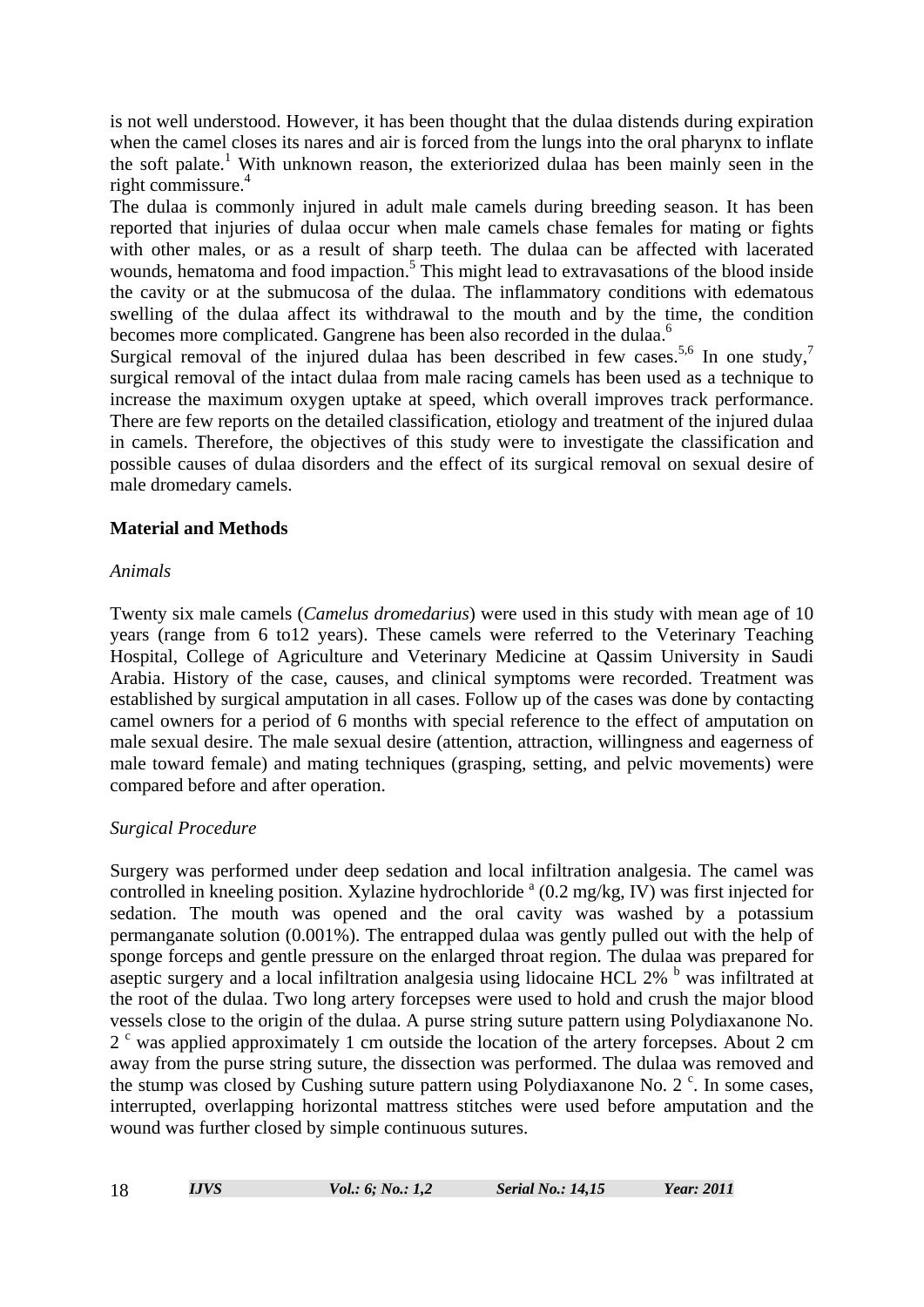The postoperative management consists of administering a systemic antibiotic (penicillinstreptomycin at a dose of 30,000 IU/kg penicillin and 10 mg/kg streptomycin)<sup>d</sup>, for five days, rasping the sharp teeth by using dental rasp and withholding food for 24 hours.

# **Results**

Dulaa injuries were classified into two categories, protrusion  $(n=16)$  and entrapment  $(n=10)$ . The mean  $(\pm SD)$  ages of camels with protruded and entrapped dulaa were 9.1 ( $\pm 3.1$ ) and 8.6  $(\pm 2.4)$  years, respectively. The mean time elapsed between the occurrence of dulaa injury and presentation to the hospital (history of the case) for protruded and entrapped dulaa was 2.8  $(\pm 1.8)$  and 9.8 ( $\pm 4.7$ ) days, respectively. All cases, except one, presented to the hospital during the breeding season. All camels had long and sharp teeth especially canines (Fig. 1E). The protruded dulaa was ulcerated, edematous and in 13 (out of 16) cases with hematomas (Fig. 1A). Camels showed signs of protruded, fluctuating and edematous dulaas. Camels were unable to withdraw the dulaa inside the mouth. The owners stated that the conditions appeared gradually during the reproduction (rutting) season (November-February). On the other hand, the dulaa was completely entrapped at its normal position in ten camels. These camels showed signs of dysphagia and mild dyspnea. The entrapped dulaa had signs of ulceration, impaction with food, fibrosis and penetrating wounds (Fig. 1C and 1F).

Successful surgical amputation of the dulaa was performed in 25 (out of 26) camels. One camel died during exteriorization of the entrapped dulaa. No postoperative complication was recorded in all cases. Twenty four animals returned to normal life within two weeks postoperatively. The operation had no effect on the male sexual desire in 21 cases. The information about postoperative male sexual desire could not be obtained in 4 cases.



**Figure 1. A**) A protruded dulaa in a male camel with ulceration, edema and hematoma. **B**) A palpable and observable swelling at the throat region as a result of dulaa entrapment with signs of severe dyspnea. **C**) Impacted dulaa with food. **D**) An entrapped portion of the dulaa in the canine tooth. **E**) The sharpness of the canine teeth in a male camel. **F**) Ulcers and penetrating wound in an entrapped dulaa after amputation.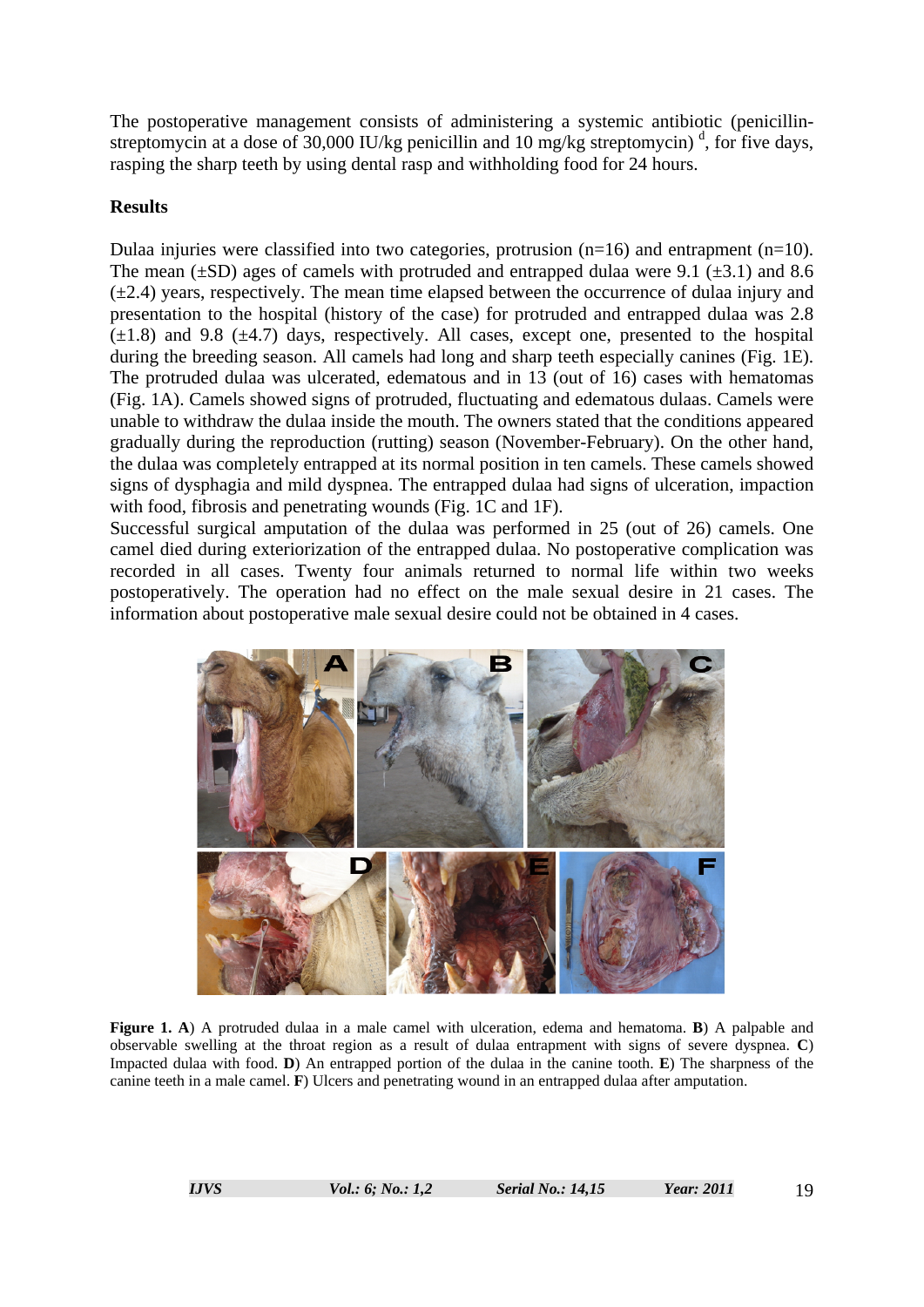### **Discussion**

The major owner complains of injured dulaa were dysphagia and dyspnea (Fig. 1B). Dysphagia has been reported as a characteristic sign seen in cases of soft palate injuries.<sup>8</sup> The dulaa was unable to balloon out (entrapped type) or stays hanging outside the mouth (protruded type). It has been reported that a camel with protruded dulaa doesn't eat or drink, whereas a camel with entrapped dulaa can drink but cannot eat.<sup>9</sup> The other sign that can be seen in case of protruded or entrapped dulaa is stretched neck.<sup>8</sup> In addition, the entrapped dulaa may adhere with its nearest structures that negatively affect its inflating.<sup>8</sup>

It has been reported that injuries of dulaa occur when male camels chase females for mating or fights with other males, or as a result of sharp teeth. The dulaa can be affected with lacerated wounds, hematoma and food impaction. $5$  In the present study, the canine and premolar teeth of all camels were very sharp (Fig. 1E). In some cases, the camel showed a portion of its dulaa entrapped in a tooth (Fig. 1D). The present study showed that the injured dulaa had ulceration, and/or penetrating wound with subsequent entrapment (Fig. 1D). It seems that these wounds and ulceration occurred as a result of sharp teeth. Therefore, rasping or trimming of sharp teeth in male camels might decrease the chance of having the dulaa injuries. This can be performed as a routine task once a year just before the beginning of the reproductive season.

In the present study, cases of protruded dulaa were ulcerated, edematous, and in most cases with hematomas (Fig. 1A). It has been reported that the injuries of dulaa cause tear to the mucosa and rupture of its blood vessels.<sup>8</sup> As a result of that, a daily increase in the size of the protruded dulaa might be seen. The delay of performing surgical amputation of the injured dulaa may lead to its gangrene.<sup>6</sup>

In case of entrapped dulaa, a palpable and observable swelling is seen externally at the throat region (Fig. 1B). A long hook has been used to pull out and then a towel was used to catch the pulled portion of the entrapped dulaa.<sup>8</sup> In this study, the dulaa was entrapped as a result of food impaction or wound penetration (Fig. 1C). Regurgitated food during rumination may enter the injured palatine diverticulum retrogradly resulted in its impaction and subsequent entrapment. For expulsion of the entrapped dulaa, the sedated camel was positioned in a lateral recumbency. The mouth was opened and the tongue was gently pulled out. The area of pharynx was gently pressed upward by an assistant and the displayed portion of the dulaa was used to pull it out completely. Lowering the rostrum facilitated exteriorization. Withdrawing the food-impacted and entrapped dulaa showed signs of asphyxia. Therefore, the food inside the dulaa was first removed by using water hose to facilitate its withdrawal.

Surgical amputation of dulaa has been reported elsewhere.<sup>5,6</sup> Temporary tracheotomy has been reported as a procedure preceded the surgical removal of the impacted dulaa.<sup>5</sup> In this study, tracheotomy was not performed and the entrapped dulaa of all the camels were successfully removed except in one camel. This camel had difficulty to breath and died during surgery while trying to withdraw the dulaa out of the throat. Asphyxia was thought to be the cause of death. Temporary tracheotomy was not performed to this camel prior to the surgery. It can be concluded that temporary tracheotomy should be performed prior to surgical amputation of an entrapped dulaa in camels that show signs of severe dyspenea. Another study has reported the death of one camel due to severe bleeding leading to occlusion of the airway by blood clots. $10$ 

The effects of dulaa amputation on the reproductive behavior and performance of the male camels have not been studied yet. Although the exact function of dulaa is not known, it becomes more active and well developed during the reproductive season in adult male camels.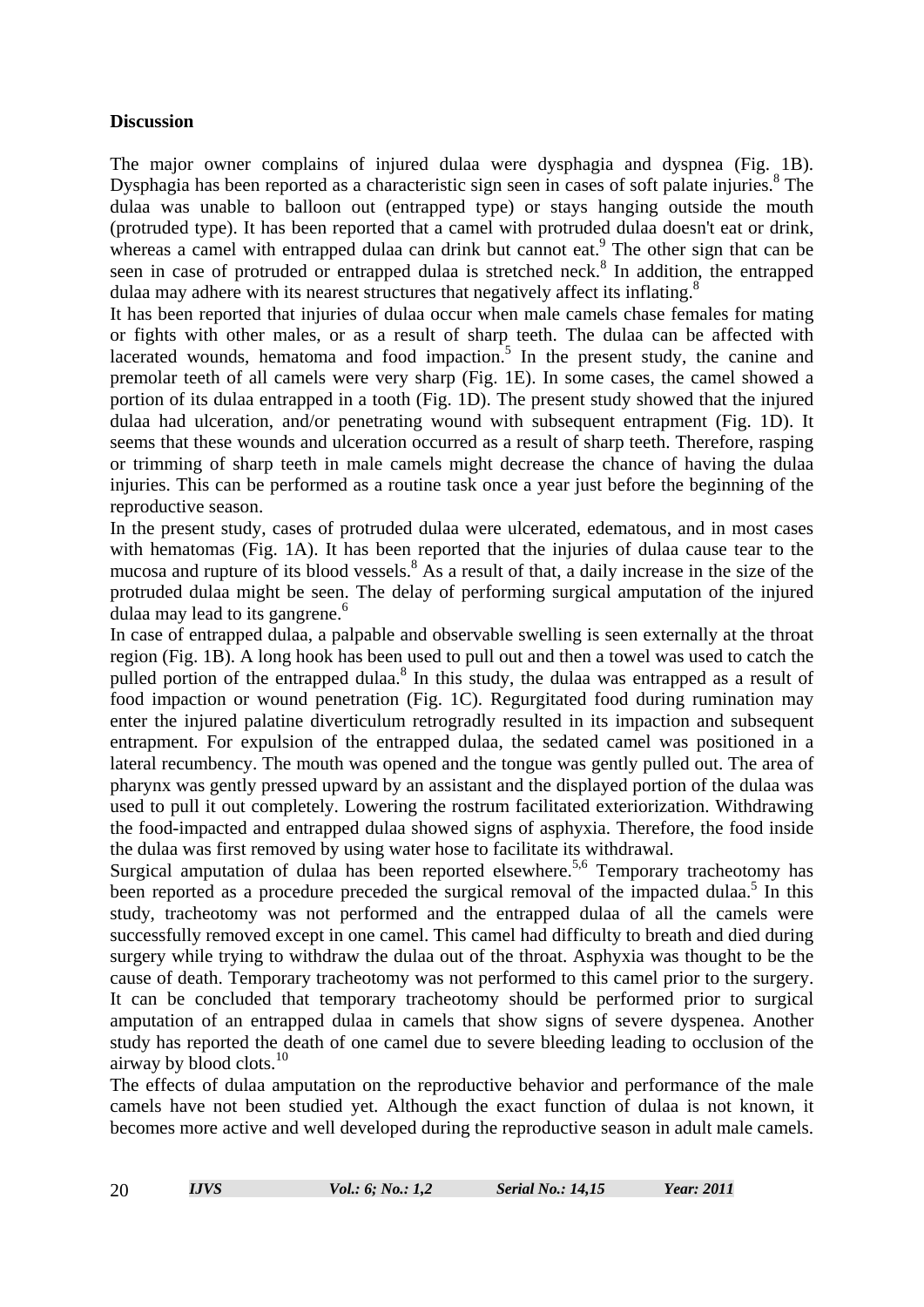In the present study, the vast majority of male camels resumed their normal sexual desired during the follow up period. Follow up was lost in 4 cases because of selling and transport. It has been shown that the histological structure of the dulaa consists of several mucous glands. However, the exact secretions of these glands have not been determined yet.<sup>2</sup>

In conclusion, injuries of the dulaa occur commonly during the breeding season of dromedary camels. These injuries are classified as protrusion and entrapment. Sharp teeth are the primary cause of injured dulaa. It is recommended to rasp or trim these sharp teeth annually just before the rutting season. Amputation of the dulaa had no effect on male sexual desire in dromedary camel.

# **Acknowledgments**

Authors would thank the staff of the Veterinary Teaching Hospital, College of Agriculture and Veterinary Medicine, Qassim University for their technical help.

# **Footnotes**

a Bomazine 10%, BOMAC Laboratories Ltd, New Zealand

- **b** Norbrook Laboratories, UK
- c PDS, NO. 2, Ethicon, UK

d Pen&strep, Norbrook Laboratories, UK

# **References**

- 1. Arnautovic I, Abdel Magid AM. Anatomy and mechanism of distension of the dulaa of the one-humped camel. *Acta Anat* 1974; 88: 115-124.
- 2. Smuts MMS, Bezuidenhout AJ, Mazierski D. *Anatomy of the Dromedary*. Clarendon press, Oxford, 1987:113-114.
- 3. Tibary A, Anouassi A. *Theriogenology in Camelidae.* Abu Dhabi Printing and Publishing Company. Mina, Abu Dhabi, 1997.
- 4. Khan AA, Kohli IS. A note on the sexual behavior of the male camel (*Camelus dromedarius*). *Indian J Anim Sci* 1973;43:1092-1094.
- 5. Ramadan RO. Soft palate and its disorders. In: Ramadan RO ed. *Surgery and Radiology of the Dromedary Camel.* Al-Jawad Printing press. Al-Ahsa, Saudi Arabia, 1994:91-98.
- 6. Gahlot TK, Chouhan DS, Choudhary RJ. Soft palate gangrene in camels (*Camelus dromedarius*). *Indian Vet J* 1988;65: 527-528.
- 7. Kuhad KS, Tinson AH, Rehman A, et al., New technique for soft palatectomy in onehumped male racing camels, In *Proceedings*. 3rd Anim Meet Anim Prod Under Arid Cond, UAE University, UAE, 1998; 2:145-153.
- 8. Gahlot TK. Soft palate injuries. In: Gahlot TK, ed. *Selected Topics on Camelids.* The Camelid Publishers. Bikaner, India, 2000:318-319.
- 9. Kohler-Rollefson I, Mundy P, Mathias E. *A Field Manual of Camel Diseases.* ITDG Publishing. London, UK, 2001:106-107.
- 10.Gahlot TK, Chouhan DS. *Camel Surgery*. Gyan Prakashan Mandir, Bikaner, India. 1992:47-52.